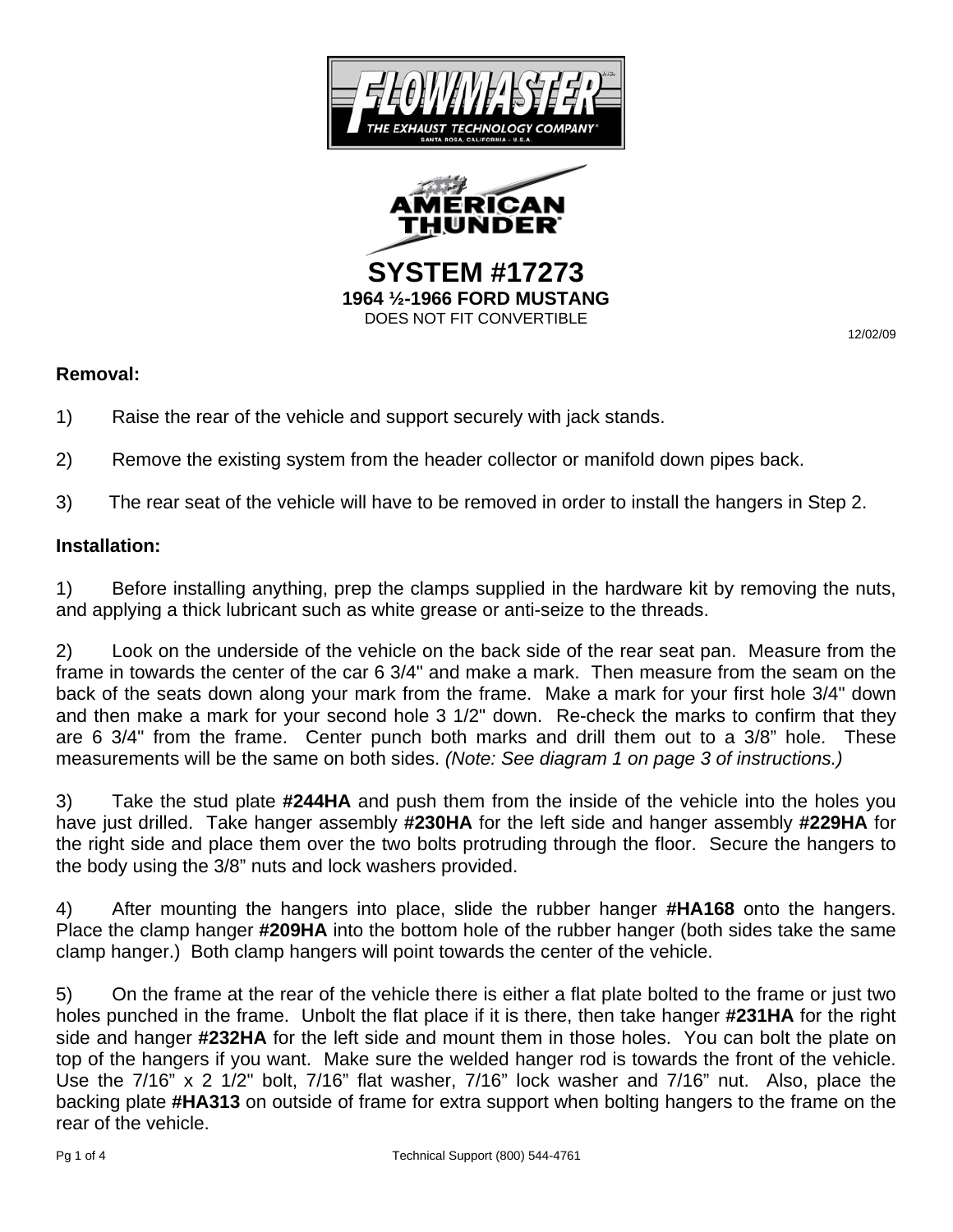6) After mounting the rear hangers in place, slide the rubber hanger **#HA168** onto the hangers. Place the right tailpipe **#16271** over the rear axle and so that the rear of the tailpipe exits between the fuel tank and the leaf spring. Slide the tailpipe hanger through the rubber hanger attached to the frame.

7) Install the left muffler **#942541** by placing the outlet into the clamp hanger **#209HA**, rotate the muffler to get it level and support with a stand. Tighten the clamp/hanger enough to hold the muffler in place, but still allow for adjustment. Repeat for the right side using muffler **#942541** also.

8) Slide the front of the right tailpipe **#16271** through the hanger **#209HA**and into the rear of the muffler. Repeat for the left side tailpipe **#16272.** 

9) Adjust the rear of the tailpipes so that the angle cut is rotated correctly and is centered between the gas tank and the leaf spring. Repeat this step for both sides of the vehicle.

10) Install the front H-pipe assembly **#16257** by placing the rear of the front pipe assembly into the inlets of both mufflers and centering it in the drive line cavity. Support the front of the assembly with a stand, be sure that the muffler and front pipe assembly are level. Once the mufflers and front pipe assembly are in place, check the hangers at the rear of each muffler to see if they are hanging straight down, adjust the front pipe and the mufflers forward or back as needed to get the correct fit. Once the desired fit is achieved, place a 2 1/2" clamp onto the inlet of each muffler. Tighten enough to hold, but still allow for adjustment.

11) It will be necessary to adapt from your existing headers or manifold downpipes to the Flowmaster H-pipe assembly, due to the many different variables in header/manifold down pipe locations the pieces required to do this are not included in this kit.

12) Remove temporary support and allow the system to suspend on the hangers.

13) Adjust the position of all pipes and muffler and tailpipe to provide a satisfactory fit. Maintain a minimum of 1/2" clearance around all parts of the system; while keeping suspension travel and vibration in mind.

14) Tighten down all clamped connections securely. Slide the 7/16" hanger keepers onto the end of the two hangers behind the muffle rand also onto all round hanger mounts. These will prevent the rubber hangers from sliding off.

15) For a cleaner appearance and more secure installation, we highly recommend welding all slipfit connections. If you live in a geographical area that has harsh winters or sees a great deal of precipitation, the use of temperature paint over the welded areas can help to prevent surface rust and premature corrosion.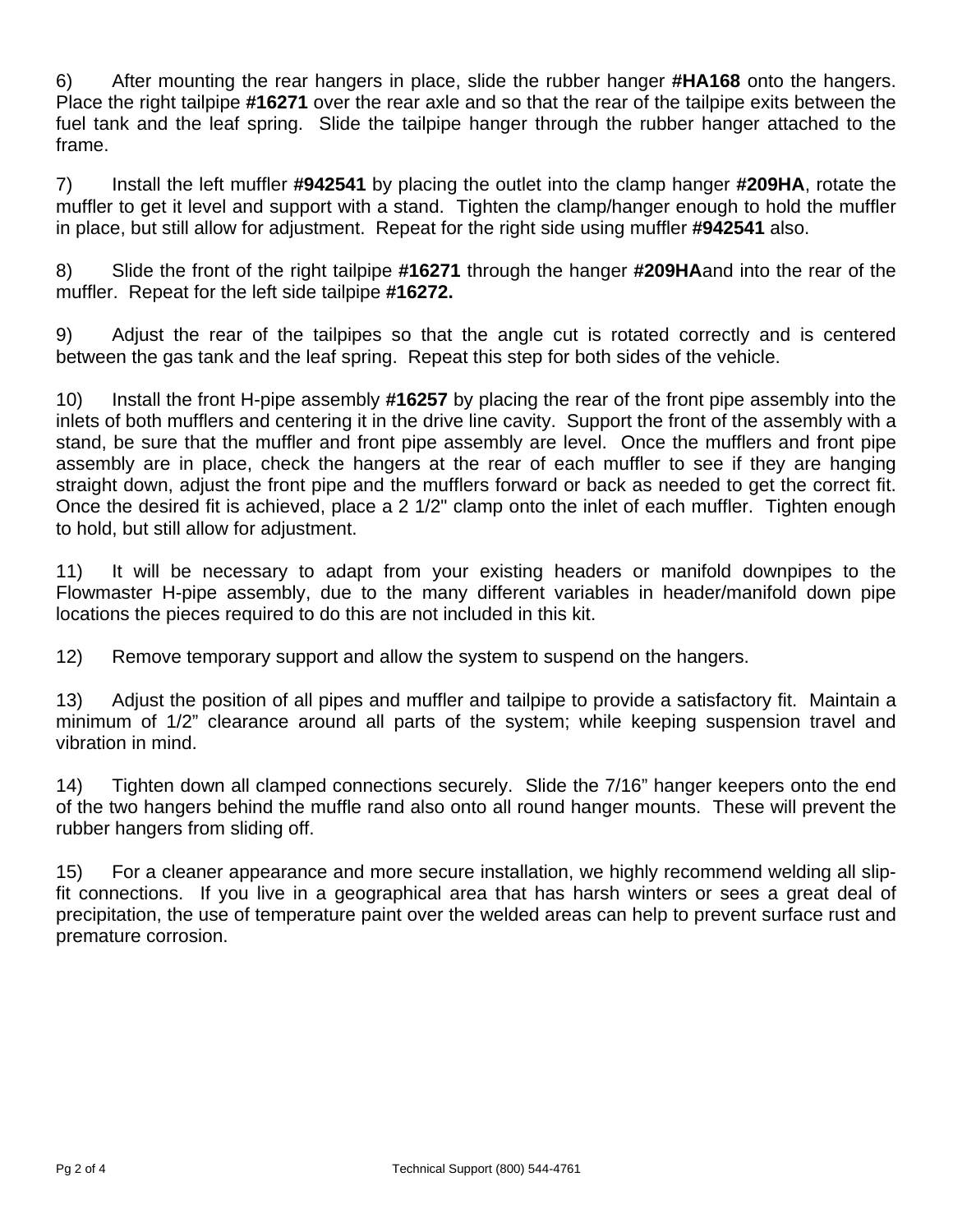## **PACKING LIST**

| <u>Qty</u>              | <b>Description</b>            | <u>Part #</u>           |               |
|-------------------------|-------------------------------|-------------------------|---------------|
| $\overline{2}$          | <b>Muffler</b>                | 942541                  |               |
| 1                       | H-pipe Assembly               | 16257                   |               |
|                         | <b>Right Tailpipe</b>         | 16271                   |               |
| 1                       | Left Tailpipe                 | 16272                   |               |
| 1                       | Parts Kit                     | <b>PK350</b>            |               |
| 2                       | Muffler Hanger                |                         | 209HA         |
| 1                       | Top Right muffler Hanger      |                         | 229HA         |
| 1                       |                               | Top Left Muffler hanger |               |
|                         | <b>Right Tailpipe Hanger</b>  |                         | 231HA         |
|                         | Left Tailpipe Hanger          |                         | 232HA         |
| $\overline{2}$          | <b>Muffler Mounting Plate</b> |                         | 244HA         |
| 4                       | 2 1/2" Clamp                  |                         | <b>MC250S</b> |
| 4                       | <b>Rubber Hanger</b>          |                         | <b>HA168</b>  |
| $\overline{2}$          | <b>Backing plates</b>         |                         | HA313         |
| 8                       | 7/16" Hanger Keepers          |                         |               |
| $\overline{\mathbf{4}}$ | 7/16" x 21/2" Bolts           |                         |               |
| $\overline{4}$          | 7/16" Nuts                    |                         |               |
| 4                       | 7/16" Flat Washers            |                         |               |
| 4                       | 7/16" Lock Washers            |                         |               |
| 4                       | 3/8" Nuts                     |                         |               |
| 4                       | 3/8" Lock Washers             |                         |               |



Diagram of installation step 1.